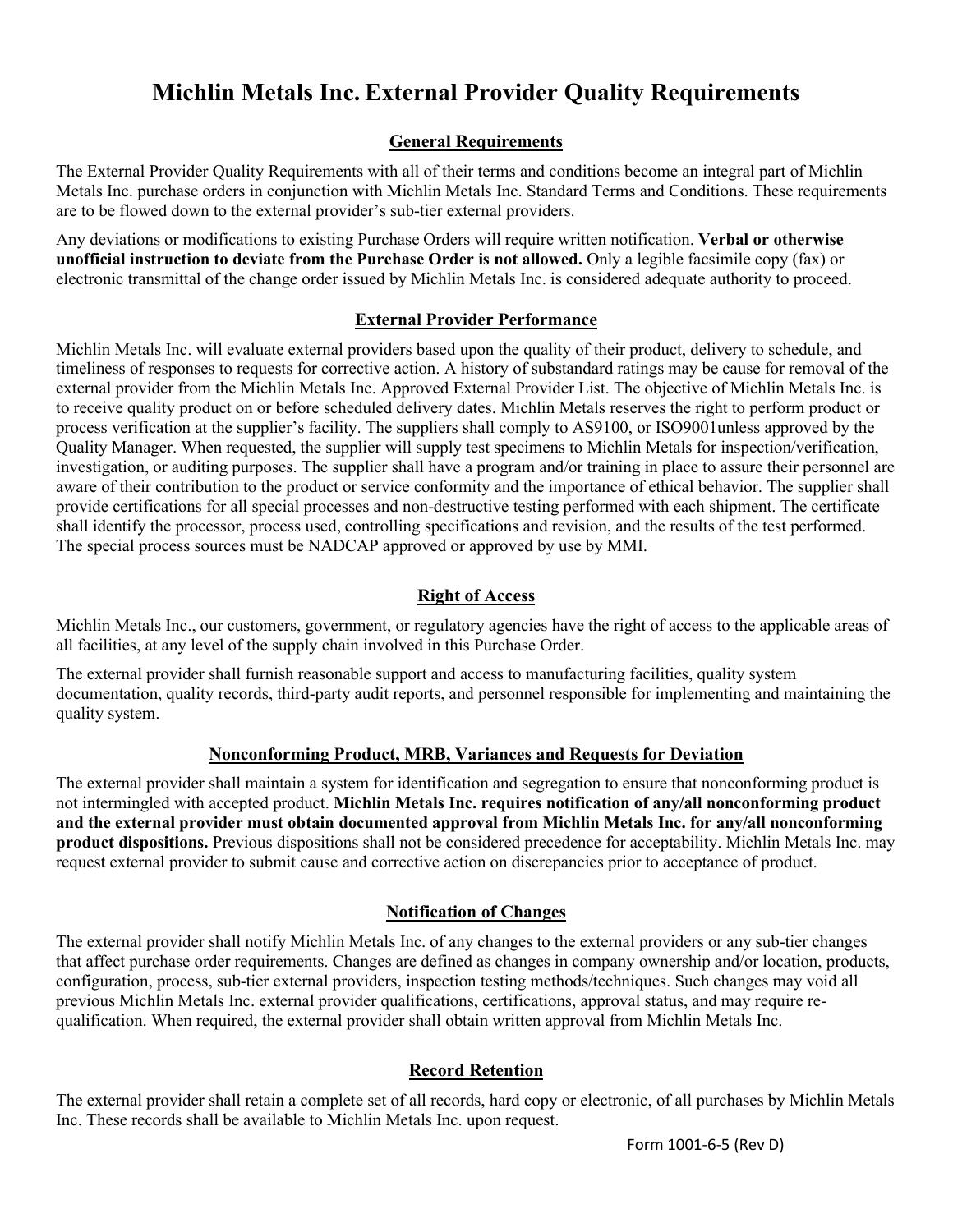All records are to be legible, reproducible, and identified to the Michlin Metals Inc. Purchase Order. Records are to be stored and maintained in such a way that they are readily retrievable in facilities that provide a suitable environment to minimize deterioration or damage, and to prevent loss. This applies to Michlin Metals Inc. external provider and their lower-tier external providers.

The retention period for all records shall be ten (10) years minimum unless otherwise specified by the Purchase Order.

Michlin Metals Inc., our customers, government, or regulatory agency representatives shall have full access to review records as they pertain to the Purchase Order.

## **Counterfeit Material Prevention**

All external providers shall guard against the use and delivery of counterfeit material to Michlin Metals Inc. A "counterfeit" part is defined as: "A part falsely represented in some manner, e.g., manufacturer, date code, lot code, reliability level, markings, etc." as per AS 6174 Rev A.

#### **Preservation and Packaging, ESD and FOD Control**

All parts and products intended for Michlin Metals Inc. shall be protected against the potential damage from shipping, ESD (Electrostatic Discharge), FOD (Foreign Object Debris), corrosion, moisture, contamination, deterioration or damage by processing, handling storage at the external provider, or in transit to Michlin Metals Inc., or from any sub-tier external providers.

# **Manufacture Certification**

The external provider shall provide with each shipment one legible and reproducible copy of the manufacture certification. The certification shall include as a minimum:

- 1. Name and address of the original manufacture.
- 2. Statement attesting to all product specification requirements.
- 3. Specification revision level to which the item(s) were manufactured. Must be to latest available revision.
- 4. Country of Origin

# **Special Process Validation**

The external provider shall establish arrangements for the validation and control of processes where the resulting output cannot be verified by subsequent monitoring or measurement including as applicable:

- 1. Definition of criteria for he review and approval of the process
- 2. Determination of conditions to maintain approval
- 3. Approval of facilities and equipment.
- 4. Qualifications of persons
- 5. Use of specific methods and procedures for implementation and monitoring of processes
- 6. Requirements for documented information to be retained

# **Special Process Certifications**

The external provider and/or their sub-tier external provider performing any special process noted on the purchase order, drawing or specifications shall provide a separate certification for each process performed. The certification must identify the following as a minimum:

- 1. External providers name and address.
- 2. Michlin Metals Inc. purchase order number.

3. Quantity.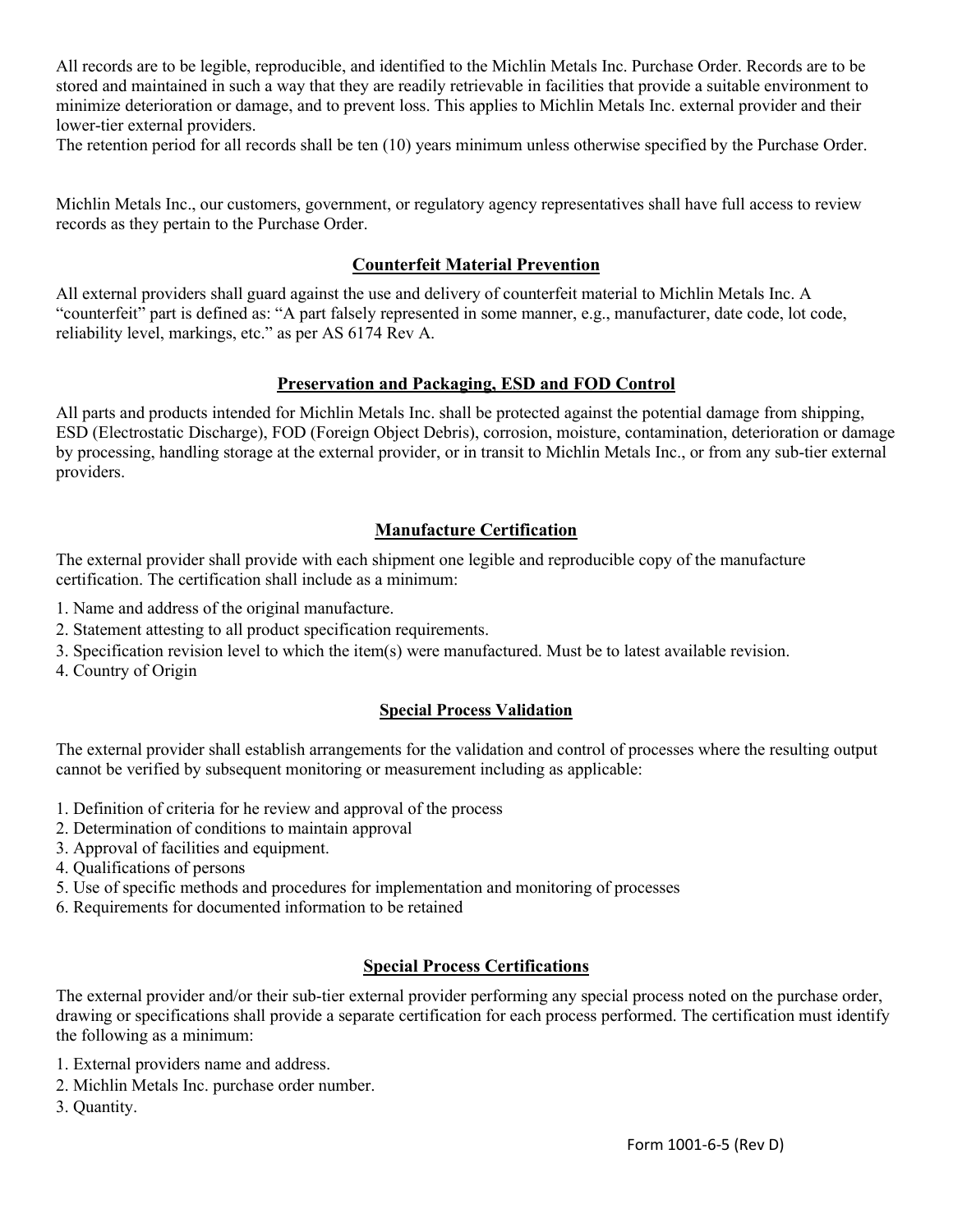- 4. Lot number, batch number, or heat number.
- 5. Process name and specification/condition required Must be to latest available revision.
- 6. Name and address of the company that performed the process, if other than the external provider.
- 7. Signature, Title and date by an authorized representative of the issuing organization.

#### **Product Safety**

MSDS Sheet shall be made available from material providers upon request

### **Certification of Conformance**

The external provider shall provide a Certification of Conformance with each shipment, for each item shipped. The Certification of Conformance shall certify that all requirements of the purchase order have been met. The certification must contain the following as a minimum:

1. External provider's name and address.

- 2. Michlin Metals Inc. purchase order number.
- 3. Date
- 4. Quantity.
- 5. Heat number and/or lot number (if applicable).
- 6. Signature, Title and date by an authorized representative of the issuing organization.

#### **Conflict Minerals**

External provider warrants that, to its knowledge, no tantalum, tin, tungsten and/or gold ("Conflict Minerals"), contained in any good subject to this order, originated from the Democratic Republic of the Congo or an adjoining country, unless the Conflict Minerals were processed by a facility listed as compliant pursuant to the CFSI Conflict-Free Smelter Program. External provider agrees to abide by the terms and conditions in Purchaser's Conflict Minerals Policy, and to communicate to its sub-external providers its own commitment to responsible sourcing and legal compliance. External provider agrees to cooperate and work with its sub-external providers in an attempt to ensure traceability of Conflict Minerals at least to smelter or refiner level, to maintain and record all Conflict Minerals traceability documentation for five years, and to provide such documentation to Purchaser upon request.

#### **External Provider Compliance**

The External Provider agrees to comply with the following: A) Executive Order 11246 as amended and all regulations promulgated pursuant to that Executive Order including but not limited to the provisions of paragraphs (1) through (7) of the "Equal Opportunity Clause" and the "Certification of Non-segregated Facilities", each of which is incorporated herein by reference, B) Section 503 of the Rehabilitation Act of 1973 including the applicable parts of the affirmative action clause entitled "Affirmative Action for Handicapped Workers" (41 CFR 60-741.4) incorporated herein by reference, C) the Vietnam Era Veterans Readjustment Assistance Act (30 USC §2012) including the applicable parts of the affirmative action clause entitled "Affirmative Action for Disabled Veterans and Veterans of the Vietnam Era" (41 CFR 60-250.4) incorporated herein by reference, D) Executive Order 13496 "Notification of Employee Rights Under Federal Labor Laws" (29 CFR Part 471, Appendix A to Subpart A) also incorporated herein by reference, E) External Provider agrees to comply with all applicable commercial and public anti-bribery laws, including, without limitation, the US Foreign Corrupt Practices Act and the UK Bribery Act and F) External Provider hereby represents and warrants that neither External Provider, nor any persons or entities holding any legal or beneficial interest whatsoever in External Provider, are (i) the target of any sanctions program that is established by Executive Order of the President or published by the Office of Foreign Assets Control, U.S. Department of the Treasury ("OFAC"); (ii) designated by the President or OFAC pursuant to the Trading with the Enemy Act, 50 U.S.C. App. § 5, the International Emergency Economic Powers Act, 50 U.S.C. §§

Form 1001-6-5 (Rev D)